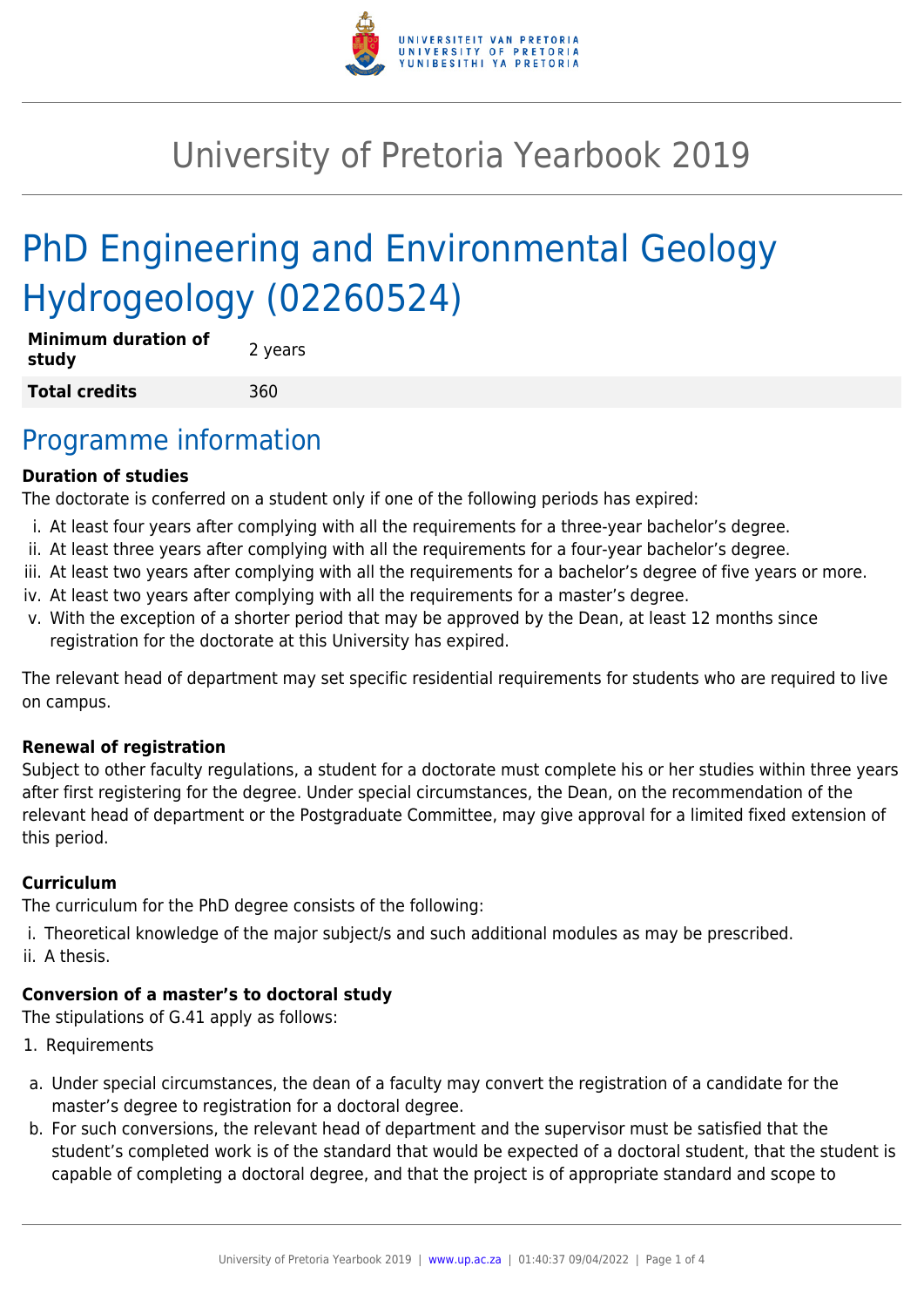

constitute a doctoral study.

- c. For such conversions, the relevant head of department and the supervisor must be satisfied that the student has demonstrated that he or she has the potential to fulfil the requirements of a doctoral degree without having completed a master's degree.
- 2. Process
- a. Application for conversion may be submitted at any time during the course of study for the master's degree.
- b. The application for the conversion must include the following documentation:
- i. A detailed progress report by the candidate of the work completed for the master's project. The report must provide proof that the results obtained thus far are of such a standard and scientific significance that they justify conversion to a doctoral project. The report should include details of presentations made at conferences and of material that has been submitted for publication and/or published.
- ii. A detailed proposal for the intended doctoral project, written by the candidate, including the objectives of the project.
- iii. A recommendation by the supervisor with specific comments on the ability of the applicant as a potential doctoral candidate as well as the feasibility of the conversion, especially with regard to the information provided by the candidate in his/her reports (items (i) and (ii)).
- iv. A recommendation by the relevant head of department, if he or she is not the supervisor, in which the ability of the candidate as a potential doctoral candidate is confirmed.
- v. If the Dean considers it advisable for the faculty, the candidate may be required to present a seminar to the department in support of the application. In this case, the relevant head of department should include a report on this in his or her recommendation.
- c. The application of the candidate, together with the reports and recommendations, is submitted for consideration to the Dean, (who may delegate to the Chairperson of the Faculty Postgraduate Committee) for approval. The decision should be submitted to the Faculty Board for approval.

#### **General**

Candidates are required to familiarise themselves with the General Regulations regarding the maximum duration of study and the requirements to submit an article/s for publication.

### Admission requirements

- In addition to the requirements of General Regulations G.1.3 and G.62, an appropriate MSc degree is a prerequisite for admission to PhD studies. Additional requirements and conditions can be specified by the Dean on the recommendation of the head of department and the supervisor.
- Admission is additionally dependent on availability of supervisor/s and/or projects within the department.

## Examinations and pass requirements

- i. Consult the General Regulations that apply to the calculation of marks.
- ii. In order to obtain the PhD degree the candidate must:
- pass the examinations and the prescribed modules, as determined in the study programme;
- pass the thesis; and
- pass the final examination on the thesis and general subject knowledge.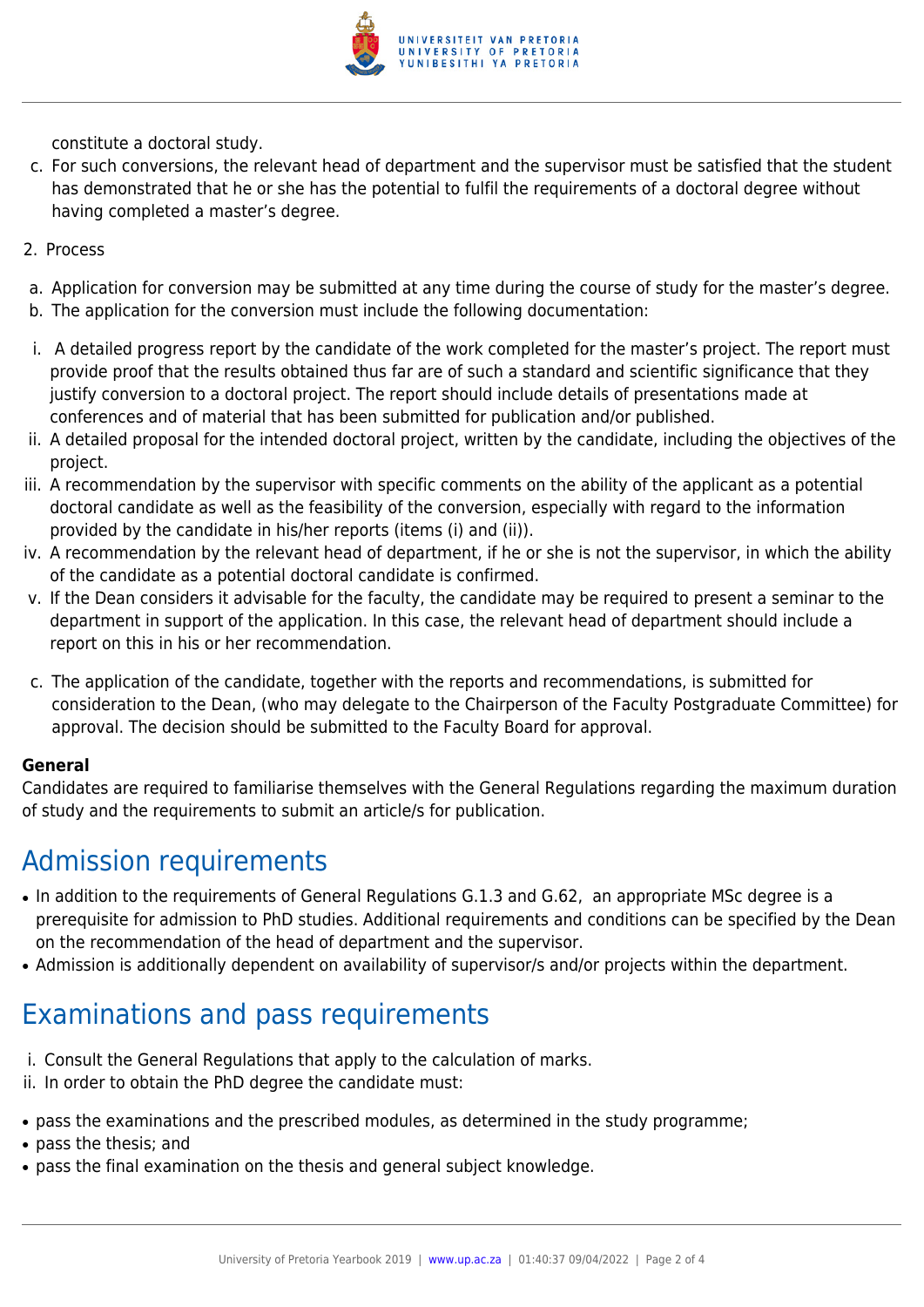

## Curriculum: Year 1

**Minimum credits: 360**

### **Core modules**

[Thesis: Hydrogeology 990](https://www.up.ac.za/faculty-of-education/yearbooks/2019/modules/view/GTX 990) (GTX 990) - Credits: 360.00